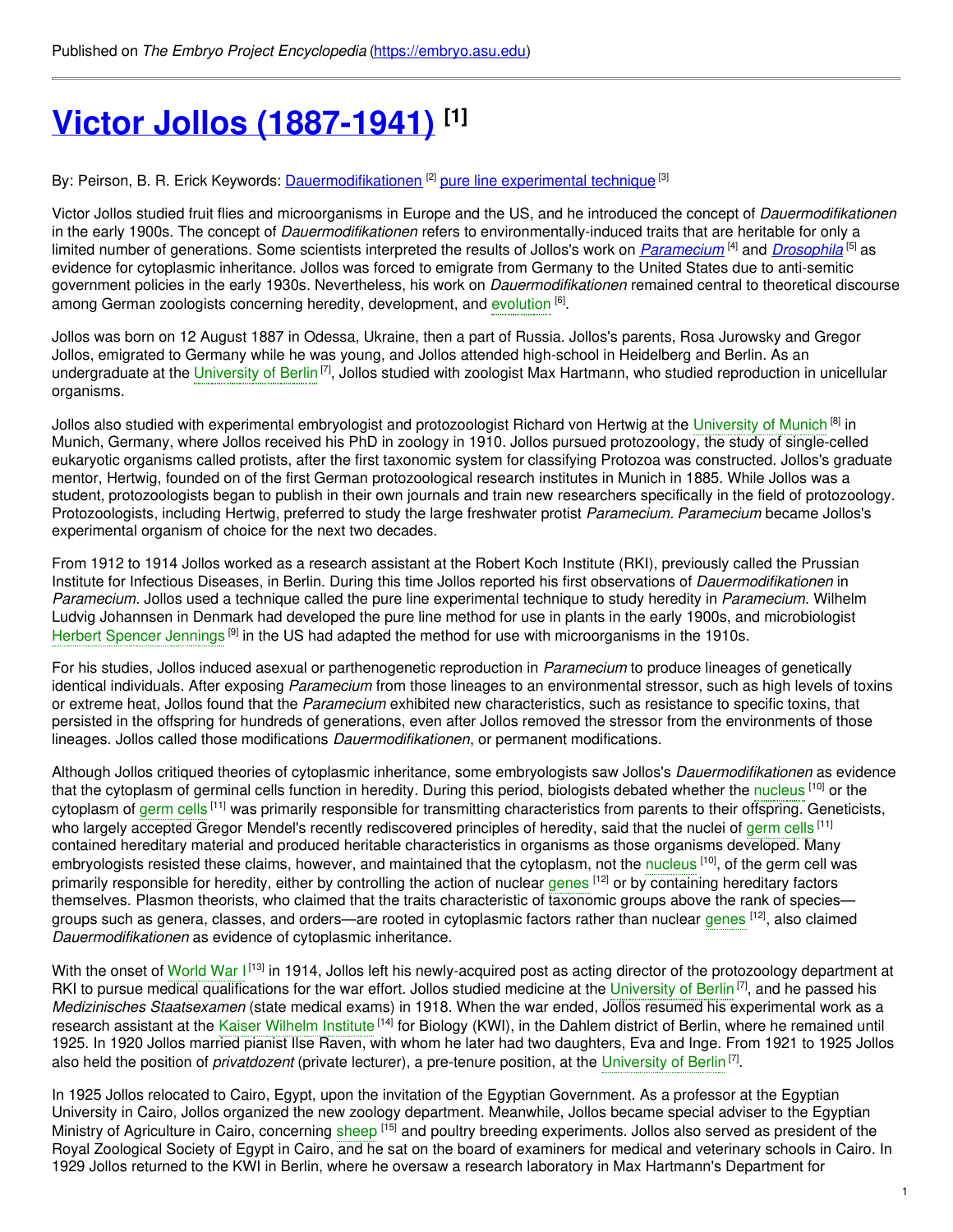Protistology. Jollos was also reinstated at the [University](https://embryo.asu.edu/search?text=University%20of%20Berlin) of Berlin<sup>[7]</sup>, where he became an associate professor of zoology.

Jollos saw his experimental work as a contribution to the theory of orthogenetic [evolution](https://embryo.asu.edu/search?text=evolution) <sup>[6]</sup>. Wilhelm Haacke, director of the Natural History Museum in Adelaide, Australia, coined the term [orthogenesis](https://embryo.asu.edu/search?text=orthogenesis) [16] in his 1883 book *Gestaltung und Vererbung* (Design and Inheritance). Zoologist Theodor Eimer in Tübingen, Germany, further articulated and promoted the theory of [orthogenesis](https://embryo.asu.edu/search?text=orthogenesis) [16] in his 1888 book *Die Entstehung der Arten auf Grund von Vererben erworbener Eigenschaften nach den Gesetzen organischen Waschsens* (Organic Evolution as the Result of the Inheritance of Acquired Characters According to the Laws of Organic Growth). Haacke and Eimer said that natural selection acting on random mutations couldn't explain patterns of directional change in the fossil record, such as the sequential [reduction](https://embryo.asu.edu/search?text=reduction) [17] of limbs in the[evolution](https://embryo.asu.edu/search?text=evolution) [6] of snakes. Orthogenesists claimed that such directional change involved either an external directive force, or constraints internal to the organism that determined specific directions in which a species could evolve. Jollos theorized that one source of directionality in [evolution](https://embryo.asu.edu/search?text=evolution) <sup>[6]</sup> was directed mutation, the claim that environmental factors, such as high temperature, could elicit specific and predictable heritable mutations.

After returning to Berlin in 1929, Jollos read a report on a new method for producing mutations in fruit flies (*Drosophila [melanogaster](http://eol.org/pages/733739/overview)* <sup>[18]</sup>) published by geneticist Richard [Goldschmidt](https://embryo.asu.edu/search?text=Richard%20Goldschmidt) <sup>[19]</sup>, who was also affiliated with the KWI. Over the next five years Jollos used Goldschmidt's method, which involved exposing *[Drosophila](https://embryo.asu.edu/search?text=Drosophila) [20]* larvae to high temperatures at a key point in their development. That method enabled Jollos to investigate the capacity of environmental factors to produce directional mutations in *[Drosophila](https://embryo.asu.edu/search?text=Drosophila)<sup>[20]</sup>* for eye color. In the course of those experiments, Jollos generated mutations in what he claimed were orthogenetic series. For example, when Jollos exposed larval flies to high temperatures, those flies developed into adults with light colored eyes, a phenomenon that intensified when he applied the same technique to the flies' offspring. Jollos interpreted these results to corroborate orthogenetic theory, and he thought them consistent with observations from paleontologists, who said that periods of climatic warming correlated with high frequencies of speciation.

Although Jollos was raised as a Protestant, he had Jewish ancestry, and he fell victim to antisemitic policies that took effect with the installation of Adolf Hitler as chancellor of the Third Reich in 1933. Jollos was expelled from his post at the KWI in autumn of that year. Unable to acquire a job in Germany, Jollos and his family emigrated to the UK, where he worked in Francis A. E. Crew's animal breeding lab at the University of [Edinburgh](https://embryo.asu.edu/search?text=University%20of%20Edinburgh)<sup>[21]</sup> in Edinburgh, Scotland, in early 1934. In late 1934 Jollos accepted a fellowship from the Institute of International Education, headquartered in New York, New York, via the Emergency Committee in Aid of Displaced German Scholars, as well as an offer of research facilities at the University of Wisconsin in Madison, Wisconsin.

Jollos lacked incubators for his heat[induction](https://embryo.asu.edu/search?text=induction) <sup>[22]</sup> experiments for the first six months of his time at the University of Wisconsin. Even with the incubators, Jollos struggled to continue his research given his financial woes. When Jollos's fellowship from the Emergency Committee ended in summer of 1935, he obtained no academic employment, despite the efforts of Goldschmidt and fellow protozoologist Tracy Morton Sonneborn. Jollos and his family were supported financially by temporary funding from the National Coordinating Committee for Aid to Refugees and Emigrants Coming from Germany, honoraria from guest lectures, and a few friends at the university. Jollos's lack of research funding prevented him from continuing the heat [induction](https://embryo.asu.edu/search?text=induction) <sup>[22]</sup> experiments. With the help of colleagues, Jollos secured limited funding from the National Research Council's Committee on Radiation, headquartered in Washington, D.C., to investigate the mutagenic effects of cosmic [radiation](https://embryo.asu.edu/search?text=radiation) <sup>[23]</sup> in [Drosophila](https://embryo.asu.edu/search?text=Drosophila) <sup>[20]</sup>.

In autumn of 1937 the University of Wisconsin rescinded Jollos's access to laboratory facilities. That year, Jollos suffered two heart attacks. Already suffering from diabetes, his health deteriorated rapidly. In 1937 Jollos completed a lecture tour in the eastern US, visiting Yale Univerity, Johns Hopkins University, the University of Rochester, and Amerherst University. Jollos died on 5 July 1941, at the age of 54, leaving his family in poverty.

## **Sources**

- 1. Bajohr, Frank. "The 'Aryanization' of Jewish Companies and German Society." Paper presented at the International conference on German Society's Responses to Nazi Anti-Jewish Policy 1933–1941, Yad Vashem, Israel, February 10–13, 1995.
- 2. Bowler, Peter J. "Theodore Eimer and Orthogenesis: Evolution by 'Definitely Directed Variation.'" *Journal of the History of Medicine and Allied Sciences* 34 (1979): 40–73.
- 3. Brink, Royal Alexander. "Victor Jollos, 1887–1941." *Science* 94 (1941): 270–2.
- 4. Dietrich, Michael R. "On the Mutability of Genes and Geneticists: The 'Americanization' of Richard [Goldschmidt](https://embryo.asu.edu/search?text=Richard%20Goldschmidt) <sup>[19]</sup> and Victor Jollos." *Perspectives on Science* 4 (1996): 321–45.
- 5. Dolezal, Helmut. "Hartmann, Max(imilian), Biologie." *Allgemeine deutsche Biographie und Neue deutsche Biographie (Digitale Register)* (General and New German Biogrphy, Digital Version). 8: 1–2. http://daten.digitale[sammlungen.de/bsb00016409/image\\_17](http://daten.digitale-sammlungen.de/bsb00016409/image_17)<sup>[24]</sup> (Accessed November 25, 2011).
- 6. Eimer, Theodor. *Die Entstehung der Arten auf Grund von Vererben erworbener Eigenschaften nach den Gesetzen organischen Waschsens*. (Organic Evolution as the Result of the Inheritance of Acquired Characters According to the Laws of Organic Growth). Jena: G. Fischer, 1888. http:// books.google.com/books?id=l8MIAAAAMAAJ <sup>[25]</sup> (Accessed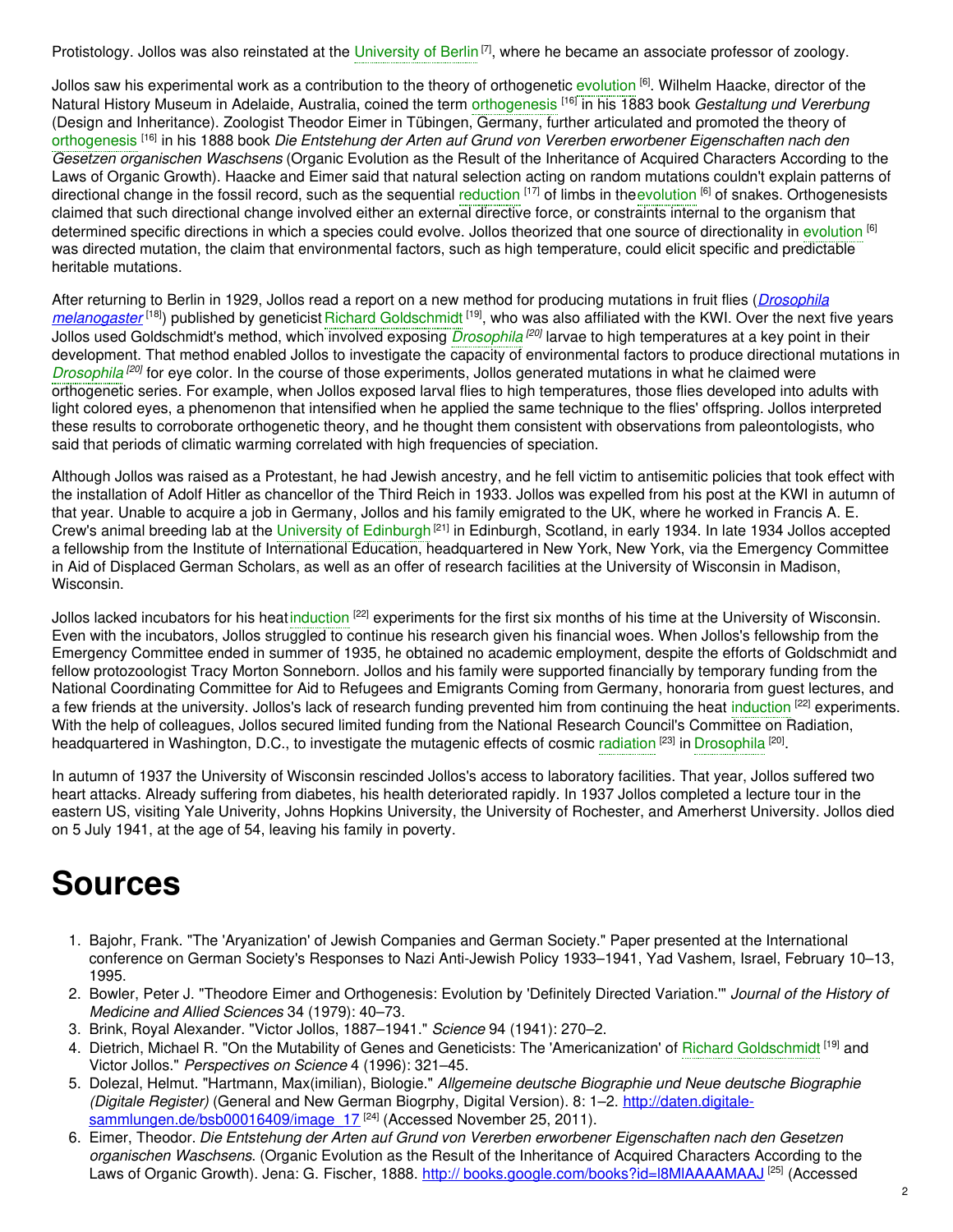August 21, 2014).

- 7. Goldschmidt, Richard Benedit. "Experimentelle Mutation und das Problem der sogenannten Parallelinduktion. Versuche an [Drosophila](https://embryo.asu.edu/search?text=Drosophila)<sup>[20]</sup>." (Experimental Mutation and the Problem of So-called Parallel Induction. Experiments on Drosophila<sup>[20]</sup>.) *Biologisches Zentralblatt* (Biology Central) 49 (1929): 437–48.
- 8. Goldschmidt, Richard Benedict. *Physiological Genetics*. New York and London: McGraw-Hill, 1938.
- 9. Haacke, Wilhelm. *Gestaltung und Vererbung: Ein [Entwicklungsmechanik](https://embryo.asu.edu/search?text=Entwicklungsmechanik) [26] der Organismen*. (Design and Inheritance: A Developmental Mechanics of Organisms). [Leipzig](https://embryo.asu.edu/search?text=Leipzig) <sup>[27]</sup>: Weigel, 1893.
- 10. Harwood, Jonathan. "Geneticists and the Evolutionary Synthesis in Interwar Germany." *Annals of Science* 42 (1985): 279– 301.
- 11. Harwood, Jonathan. *Styles of Scientific Thought: The German Genetics [Community,](https://embryo.asu.edu/search?text=University%20of%20Chicago) 1900–1933*. Chicago: University of Chicago<sup>[28]</sup> Press, 1993.
- 12. Jacobs, Natasha X. "From Unit to Unity: Protozoology, Cell Theory, and the New Concept of Life." *Journal of the History of Biology* 22 (1989): 215–42.
- 13. Jennings, Herbert Spencer. "Pure lines in the study of genetics in lower organisms." *American Naturalist* 45 (1911): 79–89. [http://www.jstor.org/](http://www.jstor.org/stable/2455466) stable/2455466<sup>[29]</sup> (Accessed August 21, 2014).
- 14. Johannsen, Wilhelm Ludvig. *Über Erblichkeit in Populationen und reinen Linien. Eine Beitrag zur Beleuchtung* schwebender Selektionsfragen [On [Heredity](https://embryo.asu.edu/search?text=Heredity) <sup>[30]</sup> in Pure Lines and Populations. A Contribution to Pending Questions of Selection]. Jena: Gustav Fischer, 1903.
- 15. Jollos, Victor. "Experimentelle Untersuchungen an Infusorien." (Experimental Investigations on Infusoria). *Biologisches Centralblatt* (Biology Central) 33 (1913): 222–36. [http://www.biodiversitylibrary.org/item/17853#page/238](http://www.biodiversitylibrary.org/item/17853#page/238/%0A%09%09mode/1up) /mode/1up [31] (Accessed August 21, 2014).
- 16. Jollos, Victor. "Variabilität und Vererbung bei Mikro-organismen." (Variability and Inheritance in Microorganisms). *Molecular and General Genetics* 12 (1914): 14–35.
- 17. Jollos, Victor. *Experimentelle Protistenstudien: Untersuchungen über Variabilität und Vererbung bei Infusorien*. (Experimental Studies on Protists: Studies on Variability and Inheritance in Infusoria). Jena: Gustav Fischer, 1921. http://dx.doi. [org/10.5962/bhl.title.11942](http://dx.doi.org/10.5962/bhl.title.11942) <sup>[32]</sup> (Accessed August 20, 2014).
- 18. Jollos, Victor. "Inherited changes produced by heat-treatment in [Drosophila](https://embryo.asu.edu/search?text=Drosophila) [20] melanogaster." *Genetica* 16 (1934): 476–94.
- 19. Jollos, Victor. "Some Attempts to Test the Role of Cosmic Radiation in the Production of Mutations in [Drosophila](https://embryo.asu.edu/search?text=Drosophila)<sup>[20]</sup> melanogaster." *Genetics* 22 (1937): 534–42. http [://www.ncbi.nlm.nih.gov/pmc/articles/PMC1208986/](http://www.ncbi.nlm.nih.gov/pmc/articles/PMC1208986/) [33] (Accessed August 21, 2014).
- 20. Jollos, Victor. "Further Tests of the Role of Cosmic Radiation in the Production of Mutations in [Drosophila](https://embryo.asu.edu/search?text=Drosophila) <sup>[20]</sup> melanogaster." *Genetics* 24 (1939): 113–30. http [://www.ncbi.nlm.nih.gov/pmc/articles/PMC1209031/](http://www.ncbi.nlm.nih.gov/pmc/articles/PMC1209031/) [34] (Accessed August 21, 2014).
- 21. Mendel, Gregor Johann. "Versuche über Pflanzen-Hybriden" [Experiments Concerning Plant Hybrids]. *Verhandlungen des naturforschenden Vereines in Brünn* [Proceedings of the Natural History Society of Brünn] IV (1865): 3–47. Reprinted in *Fundamenta Genetica*, ed. Jaroslav Kříženecký, 15–56. Prague: Czech Academy of Sciences, 1966. [http://www.mendelweb](http://www.mendelweb.org/Mendel.html) .org/Mendel.html <sup>[35]</sup> (Accessed August 21, 2014).
- 22. Morgan, Thomas Hunt. "Cytoplasmic Inheritance." In*The Physical Basis of [Heredity](https://embryo.asu.edu/search?text=Heredity) [30]* , eds. [Jacques](https://embryo.asu.edu/search?text=Jacques%20Loeb) Loeb [36] , Thomas Hunt Morgan, and Winthrop John van Leuven Osterhout, 219–226. Philadelphia and London: J. B. Lippincott Company, 1919. [http://www.biodiversitylibrary.org/item/116899#page/](http://www.biodiversitylibrary.org/item/116899#page/237/%0A%09%09mode/1up) 237/mode/1up <sup>[37]</sup> (Accessed August 20, 2014).
- 23. Rieppel, Olivier, David M. Williams, and Malte C. Ebach. "Adolf Naef (1883–1949): On Foundational Concepts and Principles of Systematic Morphology." *Journal of the History of Biology*46 (2013): 445–510.
- 24. Sapp, Jan. "The Gradual Disappearance of Victor Jollos." In *Beyond the Gene: Cytoplasmic Inheritance and the Struggle for Authority in Genetics*, 60–5. Oxford: Oxford University Press, 1987.
- 25. Sapp, Jan. "The Struggle for Authority in the Field of [Heredity](https://embryo.asu.edu/search?text=Heredity) <sup>[30]</sup>, 1900–1932: New Perspectives on the Rise of Genetics." *Journal of the History of Biology*16 (1983): 311–42.
- 26. Sapp, Jan. *Where the Truth Lies: Franz Moewus and the Origins of Molecular Biology*. Cambridge: [Cambridge](https://embryo.asu.edu/search?text=Cambridge%20University) University [38] Press, 1990.
- 27. Ulett, Mark A. "Making the case for [orthogenesis](https://embryo.asu.edu/search?text=orthogenesis) <sup>[16]</sup>: The popularization of definitely directed [evolution](https://embryo.asu.edu/search?text=evolution) <sup>[6]</sup> (1890–1926)." Studies in History and Philosophy of Science Part C: Studies in History and Philosophy of Biological and Biomedical *Sciences* 45 (2014): 124–32.
- 28. United States Holocaust Memorial Museum. "Anti-Jewish Legislation in Prewar Germany." *Holocaust Encyclopedia*. <http://www.ushmm.org/wlc/en/article.php?ModuleId=10005681> <sup>[39]</sup> (Accessed November 25, 2011).
- 29. Wolf, Matthias, and Klaus Hausmann. "Protozoology from the Perspective of Science Theory: History and Concept of a Biological Discipline." *Linzer Biologische Beitrage* (Linzer Biological Contributions) 33 (2001): 461–88. [http://www.landesmuseum.at/pdf\\_frei\\_remote/](http://www.landesmuseum.at/pdf_frei_remote/LBB_0033_1_0461%0A%09%09-0488.pdf) LBB\_0033\_1\_0461-0488.pdf <sup>[40]</sup> (Accessed August 21, 2014).

Victor Jollos studied fruit flies and microorganisms in Europe and the US, and he introduced the concept of Dauermodifikationen in the early 1900s. The concept of Dauermodifikationen refers to environmentally-induced traits that are heritable for only a limited number of generations. Some scientists interpreted the results of Jollos's work on Paramecium and Drosophila as evidence for cytoplasmic inheritance. Jollos was forced to emigrate from Germany to the United States due to anti-semitic government policies in the early 1930s. Nevertheless, his work on Dauermodifikationen remained central to theoretical discourse among German zoologists concerning heredity, development, and evolution.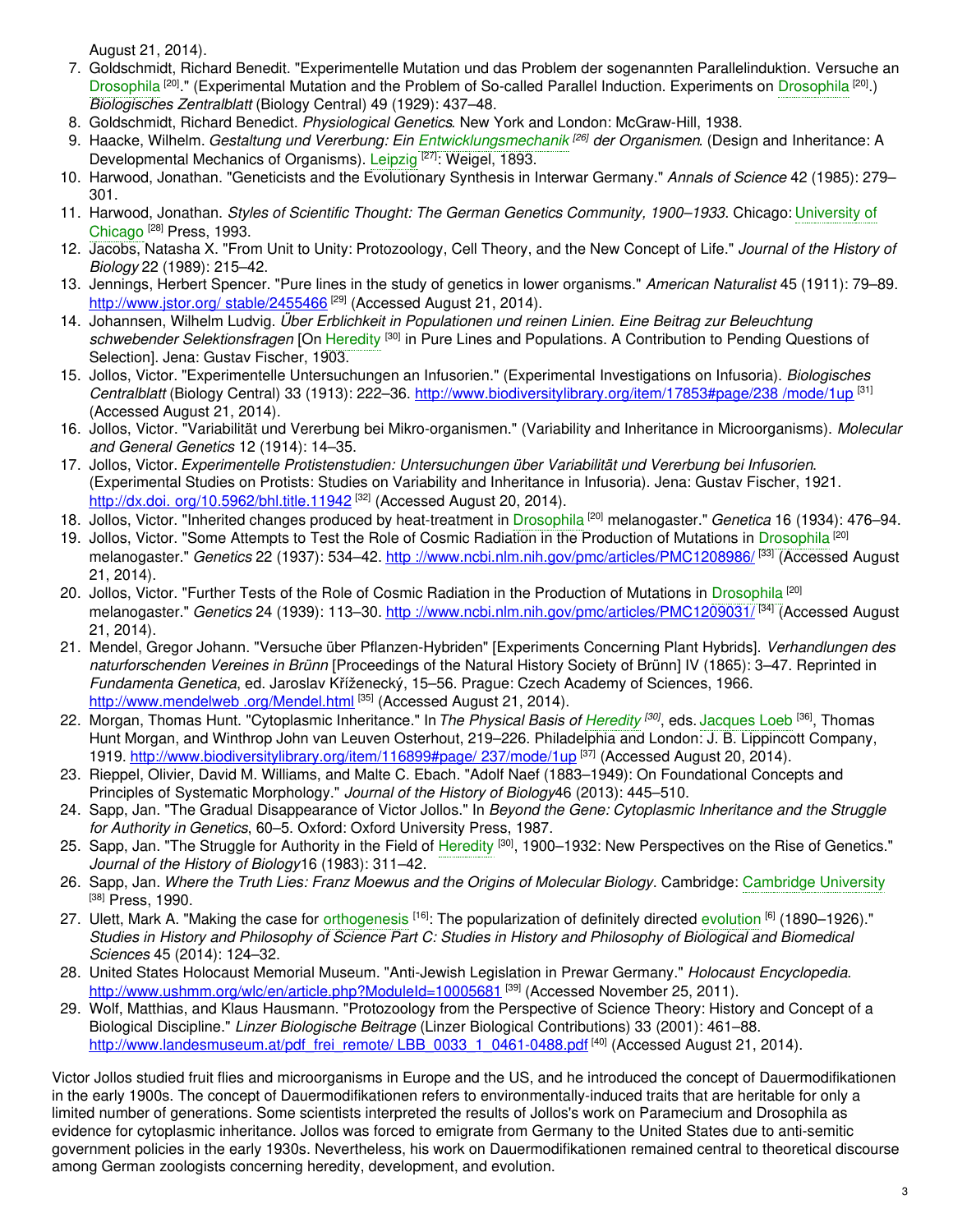### **Subject**

Jollos, Victor, [1887-1941](https://embryo.asu.edu/library-congress-subject-headings/jollos-victor-1887-1941) <sup>[41]</sup> [Paramecium](https://embryo.asu.edu/library-congress-subject-headings/paramecium) <sup>[42]</sup> [Drosophila](https://embryo.asu.edu/library-congress-subject-headings/drosophila) <sup>[43]</sup> [Heredity](https://embryo.asu.edu/library-congress-subject-headings/heredity) <sup>[44]</sup> [Protists](https://embryo.asu.edu/library-congress-subject-headings/protists) <sup>[45]</sup> [Protozoology](https://embryo.asu.edu/library-congress-subject-headings/protozoology) <sup>[46]</sup> Robert [Koch-Institut](https://embryo.asu.edu/library-congress-subject-headings/robert-koch-institut-0) <sup>[47]</sup> [Cytoplasmic](https://embryo.asu.edu/library-congress-subject-headings/cytoplasmic-inheritance-0) inheritance <sup>[48]</sup> [Evolution](https://embryo.asu.edu/library-congress-subject-headings/evolution) <sup>[49]</sup> [Egypt](https://embryo.asu.edu/library-congress-subject-headings/egypt) <sup>[50]</sup> [Emergency](https://embryo.asu.edu/library-congress-subject-headings/emergency-committee-aid-displaced-german-scholars) Committee in Aid of Displaced German Scholars<sup>[51]</sup>

#### **Topic**

[People](https://embryo.asu.edu/topics/people) <sup>[52]</sup>

#### **Publisher**

Arizona State University. School of Life Sciences. Center for Biology and Society. Embryo Project Encyclopedia.

#### **Rights**

Copyright Arizona Board of Regents Licensed as Creative Commons Attribution-NonCommercial-Share Alike 3.0 Unported (CC BY-NC-SA 3.0) http://creativecommons.org/licenses/by-nc-sa/3.0/

#### **Format**

[Articles](https://embryo.asu.edu/formats/articles) <sup>[53]</sup>

**Last Modified** Sunday, June 20, 2021 - 21:06

#### **DC Date Accessioned**

Tuesday, September 16, 2014 - 18:52

#### **DC Date Available**

Tuesday, September 16, 2014 - 18:52

#### **DC Date Created**

2014-09-16

#### [Contact](https://embryo.asu.edu/contact) Us

© 2021 Arizona Board of Regents

The Embryo Project at Arizona State University, 1711 South Rural Road, Tempe Arizona 85287, United States

**Source URL:** https://embryo.asu.edu/pages/victor-jollos-1887-1941

#### **Links**

- [1] https://embryo.asu.edu/pages/victor-jollos-1887-1941
- [2] https://embryo.asu.edu/keywords/dauermodifikationen
- [3] https://embryo.asu.edu/keywords/pure-line-experimental-technique
- [4] http://eol.org/pages/61312/overview
- [5] http://eol.org/pages/54522/overview
- [6] https://embryo.asu.edu/search?text=evolution
- [7] https://embryo.asu.edu/search?text=University%20of%20Berlin
- [8] https://embryo.asu.edu/search?text=University%20of%20Munich
- [9] https://embryo.asu.edu/search?text=Herbert%20Spencer%20Jennings
- [10] https://embryo.asu.edu/search?text=nucleus
- [11] https://embryo.asu.edu/search?text=germ%20cells
- [12] https://embryo.asu.edu/search?text=genes
- [13] https://embryo.asu.edu/search?text=World%20War%20I
- [14] https://embryo.asu.edu/search?text=Kaiser%20Wilhelm%20Institute
- [15] https://embryo.asu.edu/search?text=sheep
- [16] https://embryo.asu.edu/search?text=orthogenesis
- [17] https://embryo.asu.edu/search?text=reduction
- [18] http://eol.org/pages/733739/overview
- [19] https://embryo.asu.edu/search?text=Richard%20Goldschmidt
- [20] https://embryo.asu.edu/search?text=Drosophila
- [21] https://embryo.asu.edu/search?text=University%20of%20Edinburgh
- [22] https://embryo.asu.edu/search?text=induction
- [23] https://embryo.asu.edu/search?text=radiation
- [24] http://daten.digitale-sammlungen.de/bsb00016409/image\_17